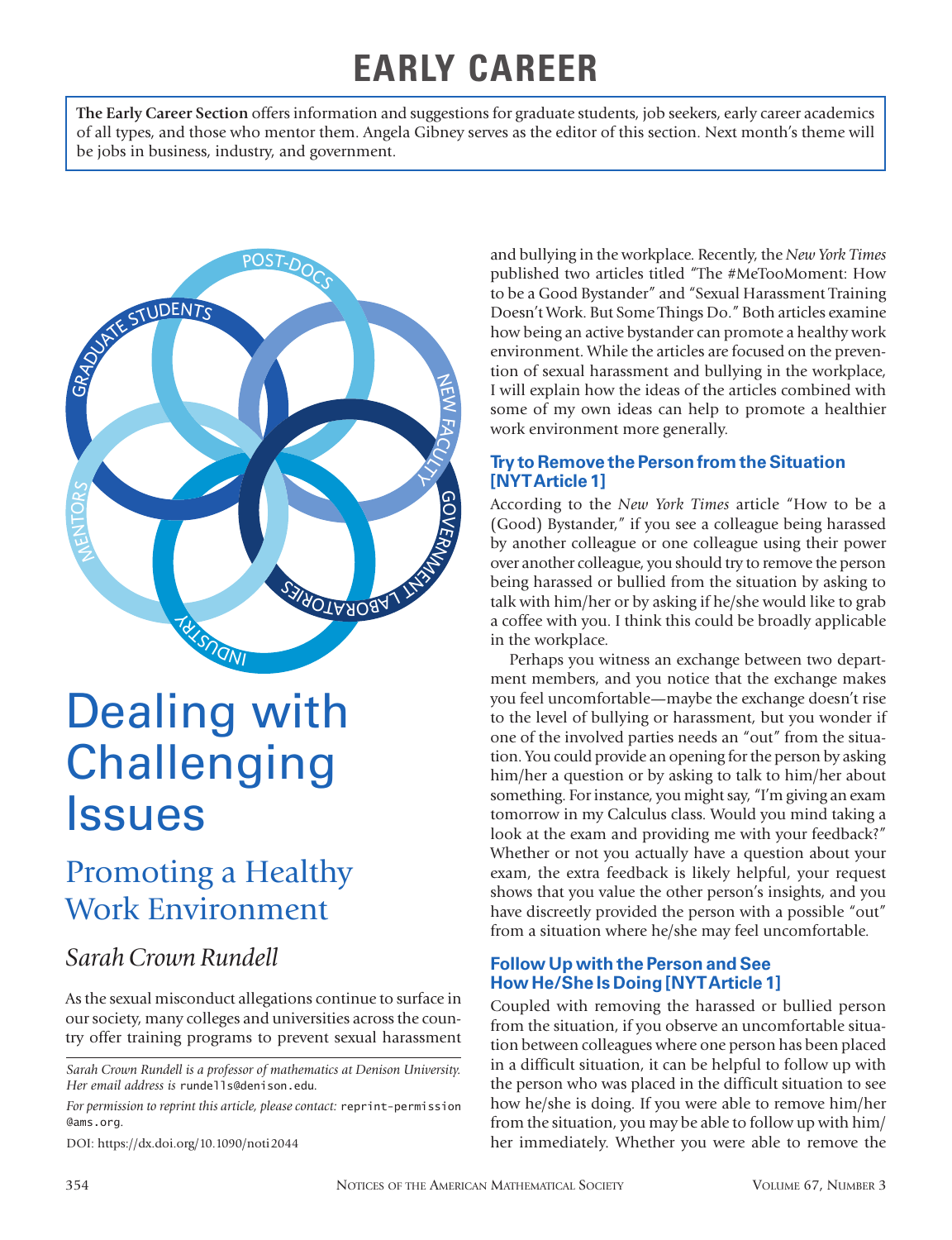person from the situation or not, it's helpful to follow up with the person at a later time to see how they're doing, as people process situations at different speeds. Following up lets the person know you care and provides an opening for them to talk about how they are feeling in light of the situation. All of this being said, especially if the affected person is a senior member of your department and you are a junior faculty member, you may feel uncomfortable following up with him/her, and so if you don't feel comfortable following up, that is okay as well.

#### **Talk to the Coworker(s) Who Instigated the Difficult Situation [NYT Article 1]**

It's also important at some point to follow up with the coworker(s) who instigated the situation. Depending on the nature of the situation, you may need to wait until the coworkers and/or you have calmed down, so that the conversation can occur within an atmosphere of respect. If your campus has a mediation program and depending on the issues involved in the situation, you might find it helpful to enlist their help to mediate the conversation. Again, if you are a junior faculty member of your department, and the colleague who instigated the situation is a senior member of the department, you may feel uncomfortable approaching the instigator. Depending on the nature of the incident and whether you feel comfortable talking to the chair of your department, you might consider talking with him/her. Your chair might then be able to follow up with the instigator of the incident as well as the person who was placed into the difficult situation.

#### **Encourage an Atmosphere of Respect [NYT Article 2]**

In relationships with coworkers, make an effort to compliment and point out the successes of others within your department and work environment and try to be open to hearing others' ideas and learning from others. This can be done in a formal or informal way. Perhaps at the beginning of department meetings or while gathering near the coffee and copy machines, you might congratulate another member on a recent achievement. I believe it's also helpful to adopt an attitude that everyone in your department has something to offer. At my institution, at one point, we took time during a department meeting for each member to share something that he/she had tried in his/her course to both exchange ideas and provide a space for affirming each other. Less formally, you might say to a colleague, "My Calculus II class seems really well prepared; whatever you did in Calculus I last semester really worked."

You can also affirm your colleagues' research and professional activities. For instance, if you notice a colleague on the program for an upcoming meeting you might say something like, "I saw that you are on the program for the next MAA sectional meeting. You always give great talks! I'm going to try to bring some of my students so that they

can hear your talk." Or, if you notice a colleague has posted a new paper on the arXiv, you might say, "I was looking on the arXiv and noticed that you posted a new paper recently. Congratulations! It's impressive how much research you are able to get done while spending so much time with students." If you are familiar with the research area, you might add a comment about the impact of the new result. In my department, if someone notices an article about someone in our department on the Denison University website or another recent professional achievement, he/ she sometimes sends out an email to the department highlighting the achievement. Making positive comments to others "lifts them up," and as you make an effort to be a positive member of your department, people in your department may start affirming one another as well. This potentially could create a strong positive atmosphere in your department where others feel not only respected but also appreciated.

In meetings, both within your department and across campus, encouraging an atmosphere of respect might also include not interrupting others and not attempting to multitask. Going beyond just encouraging an atmosphere of respect, you can help to create an atmosphere where people feel appreciated by pointing out where you do agree with others, potentially even complimenting them if you are able to do so, before adding your comments to the discussion. For instance, if someone says, "We should avoid giving low grades to our majors because it might discourage them from going to grad school," you could respond with something like, "Your point that we don't want to do anything that would discourage our students from going on in math is important. But maybe we could brainstorm about other ways to encourage students to go on in math apart from grades."

#### **Spotlight Contributions from People Who Are Being Marginalized [NYT Article 2]**

Perhaps you are in a situation where someone in your workplace is being marginalized. For example, say you are in a meeting where someone has raised an important point that wasn't acknowledged, and then someone else raises the same point and it is acknowledged. You might speak up in the moment and say something like, "I believe Ellie made a similar point a moment ago. Ellie, could you tell us more about your idea?" This allows for the people at the meeting to realize, in a non-confrontational way, that they may have marginalized someone, and perhaps this will help them to not repeat the same behavior in the future.

#### **Use Respectful Communication**

If there is a situation in which you are upset and feel frustrated or angry, express your discontent to the relevant parties in terms of your personal feelings: "I felt \_\_\_\_, when you \_\_\_\_." Or, if a coworker raises an idea that you disagree with, it's best to challenge the idea that was raised—not